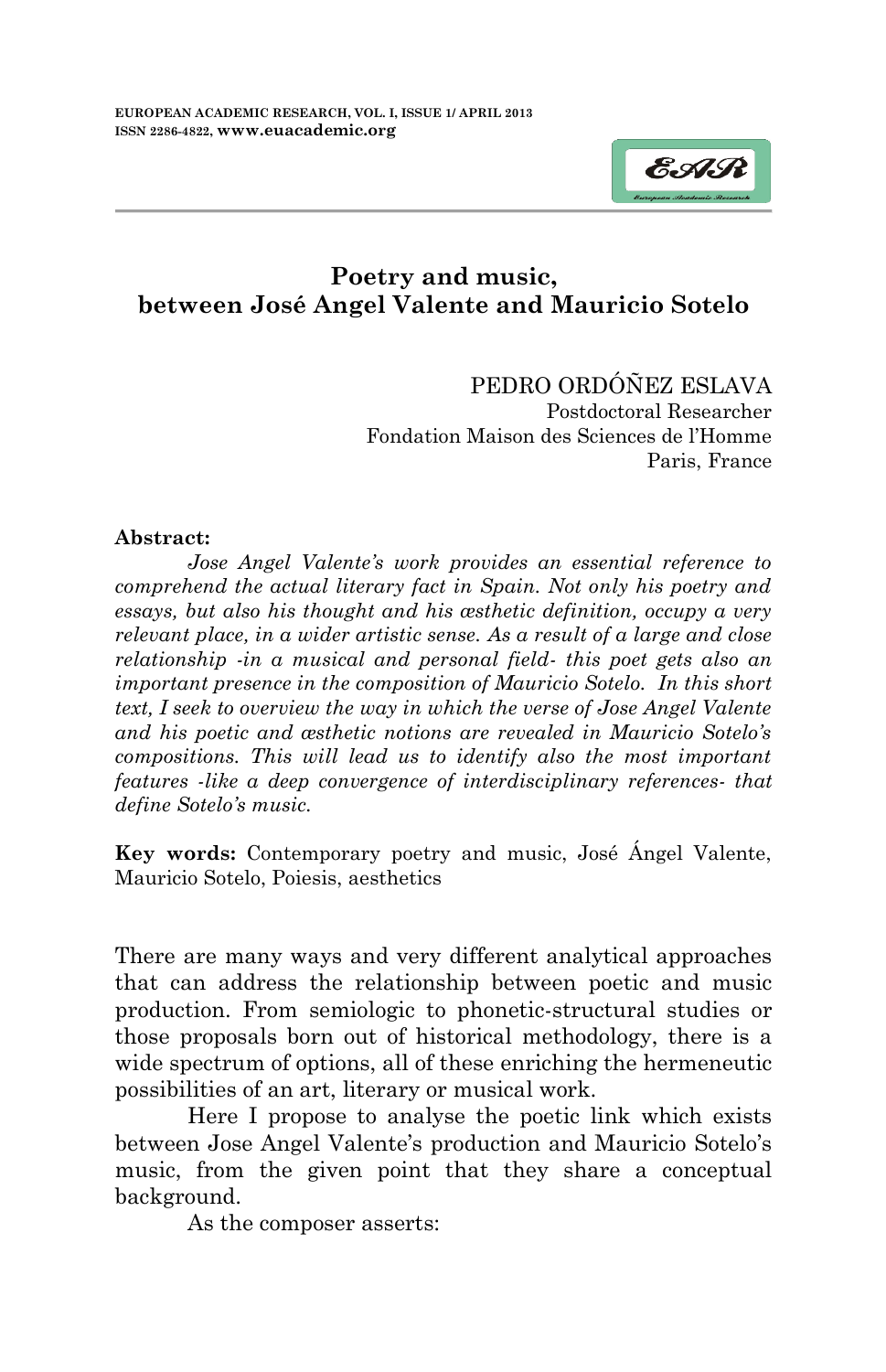The year 1989 is marked in the grooves of my memory (...) by reading the poetry of José Angel Valente, who was gradually emerging to me as a quite musical space (Sotelo 2003, 9).

A little bit later there is the description of the meeting: The first contact took place in 1993 and it was through telephone: very first minutes after a lengthy moment of just two words, Valente, enthusiastic, stated that finally a musician perceived a certain sound vibration in his poetry. Then we spoke about the deeply musical nature of his poetry, about listening, memory and Giordano Bruno. (...) It was the beginning of the adventure to our *Theatre of Memory*, and, I must say here, of a beautiful friendship (Sotelo 2003, 10).

This contact became closer, in a personal and professional way, and it appears as unavoidable in Sotelo"s work -mainly between 1994 and 2000-; thus, we can carry out an analysis not only under a comparative methodology but also in that of a *poiesis* field, a conceptual stage shared by both artists.

## **Construction of the silence**

*Palabra*

*A María Zambrano*

Palabra hecha de nada.

Rama en el aire vacío.

Ala sin pájaro.

Vuelo sin ala.

Órbita de qué centro desnudo de toda imagen.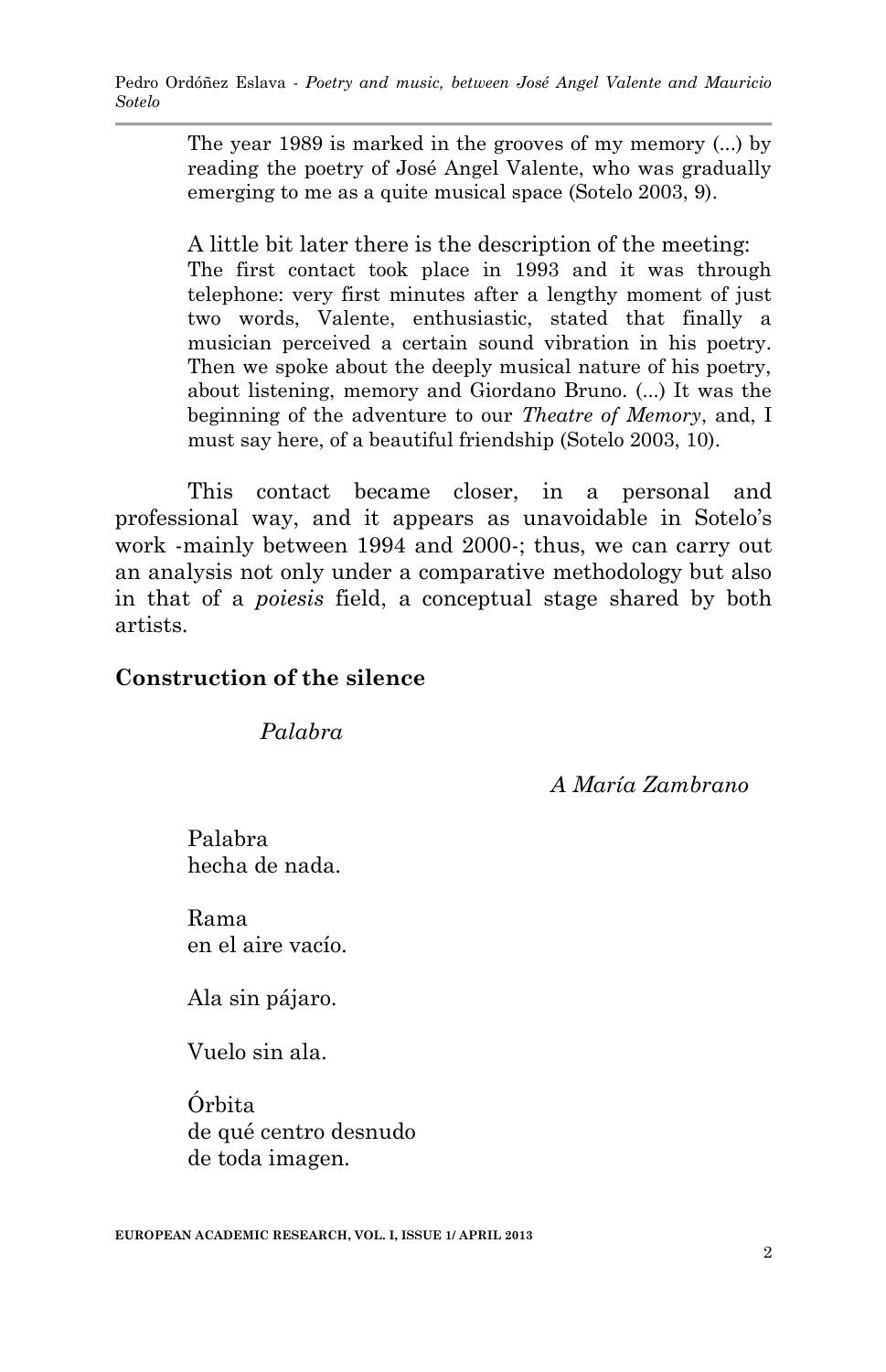Luz, donde aún no forma su innumerable rostro lo visible.

José Ángel Valente's poetry describes a profound attitude in order to get an æsthetic essence, latent since the beginning of his creation -as can be already seen in the verses of Serán ceniza...: "Cruzo un desierto y su secreta / desolación sin nombre' (in Sánchez Robayna 2001, 23)<sup>1</sup> -; this process is intensified from his *Material memoria* (1977-1978)<sup>2</sup> - a poetic *habitat* of nocturnal luminosity<sup>3</sup> - a book of poems in which we can find Palabra, devoted to the philosopher María Zambrano (1904-1991). The semantic reduction of this "Word / made of nothing' stands for the presence, in the poet's thought, of a sort of "*negative* spirit, (…) *negative* in its most positive sense, since this allows the recovery of deeper cultural and literary values' (Mayhew 2007, 132). As Valente asserts on his own texts:

Escribir es como la segregación de las resinas; no es un acto, sino lenta formación natural. Musgo, humedad, arcillas, limo, fenómenos de fondo, y no de sueño o de los sueños, sino de los barros oscuros donde las figuras de los sueños fermentan. Escribir no es hacer, sino aposentarse, estar<sup>4</sup>

And also,

1

La escritura es lo que queda en las arenas, húmedas, fulgurantes todavía, después de la retirada del mar. Resto, residuo. Ejercicio primordial de no existencia, de autoextinción (in Mayhew 2007, 152).

This process of 'self-extinction', falling into our own depths, as it is finally claimed by Valente, finds embodiment in silence: actually, the composition of *silence* should be the first and last aim of the lyric creation: "Poética: arte de la

<sup>1</sup> "A modo de esperanza" (1953-1954), Madrid, Rialp, 1955.

<sup>2</sup> As it is said by Robayna in the preface of *El Fulgor* 2001, 5-19, page 11. *Material memoria* was published at first time in Barcelona by La Gaya Ciencia in 1979.

<sup>3</sup> As asserts Juan Goytisolo in a fragment included in the preface of *El Fulgor*, p. 11.

<sup>4</sup> In *Mandorla*, published at first by Cátedra in Madrid in 1982 and looked up by the author in *El Fulgor*, 250.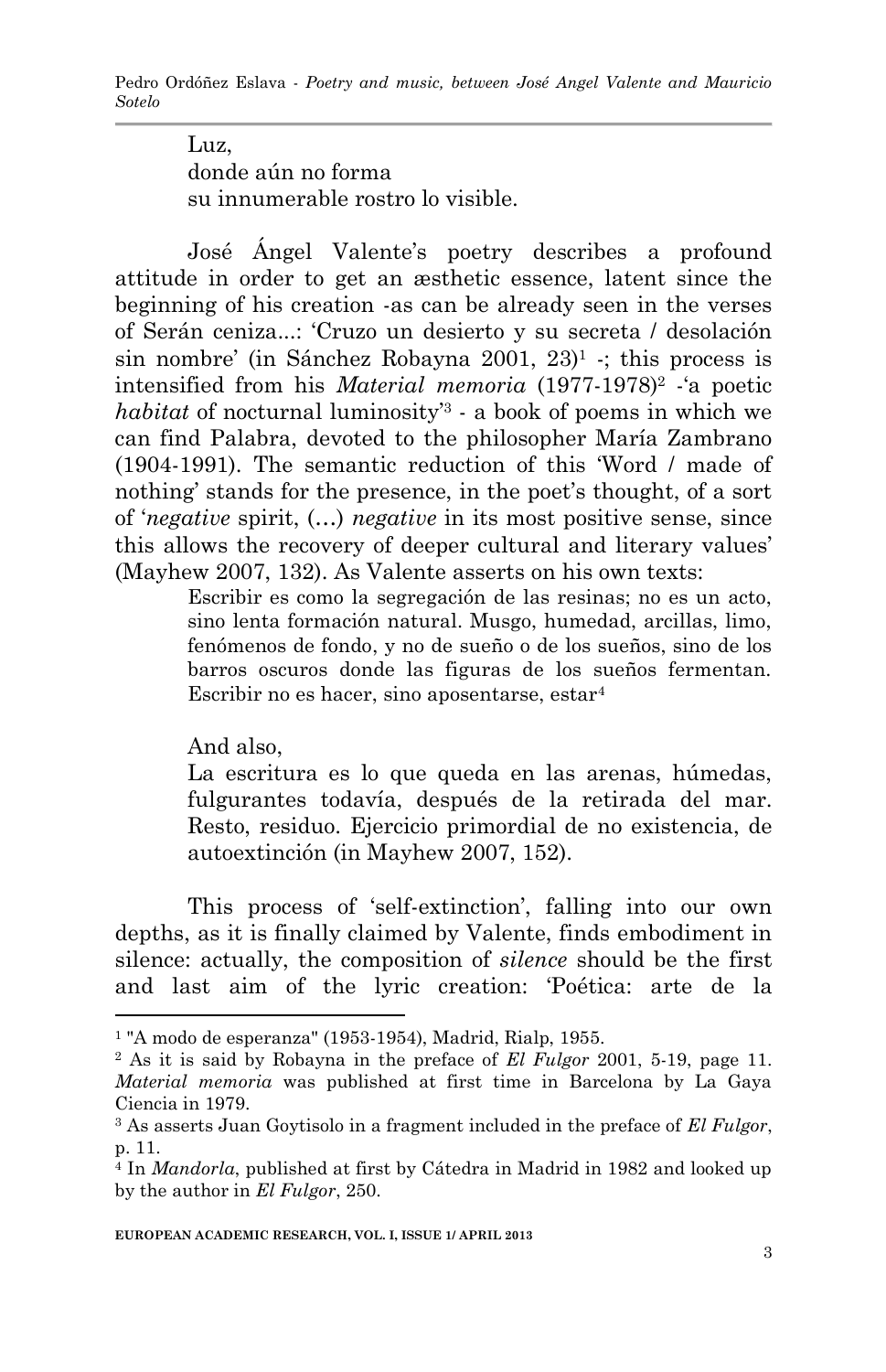Pedro Ordóñez Eslava - *Poetry and music, between José Angel Valente and Mauricio Sotelo*

composición del silencio. Un poema no existe si no se oye, antes que su palabra, su silencio."<sup>5</sup>

This falling into the inner ground of both poet and reader, that can be possible only in the absence of word or sound, is also a continuous wish to descend to the center of a symbolic knowledge circle:

> *Tamquam centrum circuli*  La memoria nos abre luminosos corredores de sombra.

> Bajamos lentos por su lenta luz hasta la entraña de la noche.

El rayo de tiniebla.

Descendí hasta su centro, puse mi planta en un lugar en donde penetrar no se puede si se quiere el retorno.

Se oye tan sólo una infinita escucha.

Bajé de mi mismo hasta tu centro, dios, hasta tu rostro que nadie puede ver y sólo en esta cegadora, en esta oscura explosión de la luz se manifiesta<sup>6</sup>.

 We must move back in time a few years, to the end of seventies, when Valente completes his *Tres lecciones de Tinieblas7*, written between 1979 and 1980, a crucial text to Sotelo"s musical inspiration, and *Material Memoria*, a poem collection noted earlier and seen as a hinge between two different periods in the poet's catalogue.

**.** 

<sup>5</sup> Fragment of the text titled "Ut picture", as a part of *Cinco fragmentos para Antoni Tàpies*, included also in *Material memoria*. This sentence is usually mentioned by Sotelo himself related to Valente"s thought.

<sup>6</sup> Published in *Fragmentos de un libro futuro*, 2001.

<sup>7</sup> Published at first in Barcelona by La Gaya Ciencia in 1980 and included in the anthology cited above, *El Fulgor*.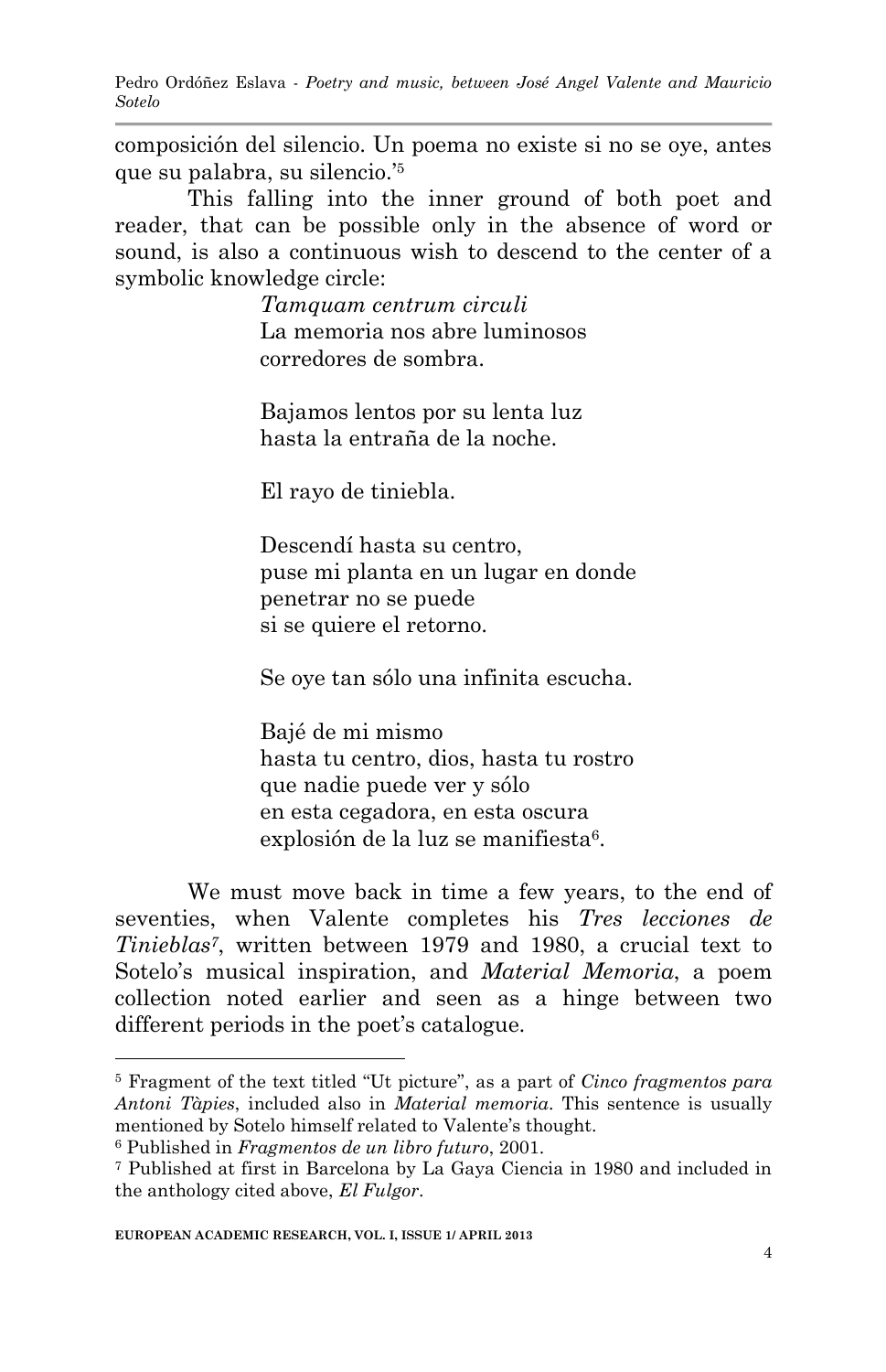Pedro Ordóñez Eslava - *Poetry and music, between José Angel Valente and Mauricio Sotelo*

*Tres lecciones de Tinieblas* has an obvious musical origin: the *Leçons de Ténèbres*, a genre correlated to sacred music in the mid-seventeenth century, when it achieves some of its paradigmatic samples<sup>8</sup>. The rhetoric feature of this genre, thoroughly known by Valente, is used however as a gradual process of stillness, already noted, a fall to the "deep of breathing': 'el eje de las letras (...) es, en efecto, el que hace oír el movimiento primario, el movimiento que no cesa de comenzar. (…) Canto de germinación y del origen o de la vida como inminencia y proximidad" (in Sánchez Robayna 2001, 224) as explains the poet himself in his self-analysis of the Lessons.

At the end of the seventies too, Luigi Nono (1924-1990), a deciding voice in contemporary musical discourse writes his string quartet *Fragmente-Stille, An Diotima* (1979-1980), seen also as a cardinal point of departure to the search of a redefinition of listening and space concepts, in its physical and perceptive means and regarding both composer and listener. This string quartet, like *Das atmende Klarsein*, *Fragmente* (1983), *A Pierre*, *Dell'azzuro silenzio, inquietum* (1985) and, in a very relevant way, his "tragedia dell"ascolto", *Prometeo* (1981- 1985) and *Caminantes…Ayacucho* (1987) too, lay down a different manner of seeing the creation and performing in music: the sound becomes an event with a main resonance in the listener"s inner field, some that shows an æsthetic change even from the music writing moment; this must be taken also as a essential feature in Sotelo"s musical thought because of his disciple"s relationship with the Italian composer during the last two years of his life.

In order to understand this æsthetic stance defined by Nono, we may refer to the use of Friedrich Hölderlin's single lines in *Fragmente-Stille* score; these verses, far from being recited, which in fact should be avoided, must to be sung "internamente nella loro autonomia [of the perfomers] nell'autonomia dei suoni tesi a un "armonia delicata della vita

-

<sup>8</sup> As we can see in the *Leçons de Ténèbres* (1670-1692) by Marc-Antoine Charpentier or François Couperin (1714), composers cited actually by Valente himself.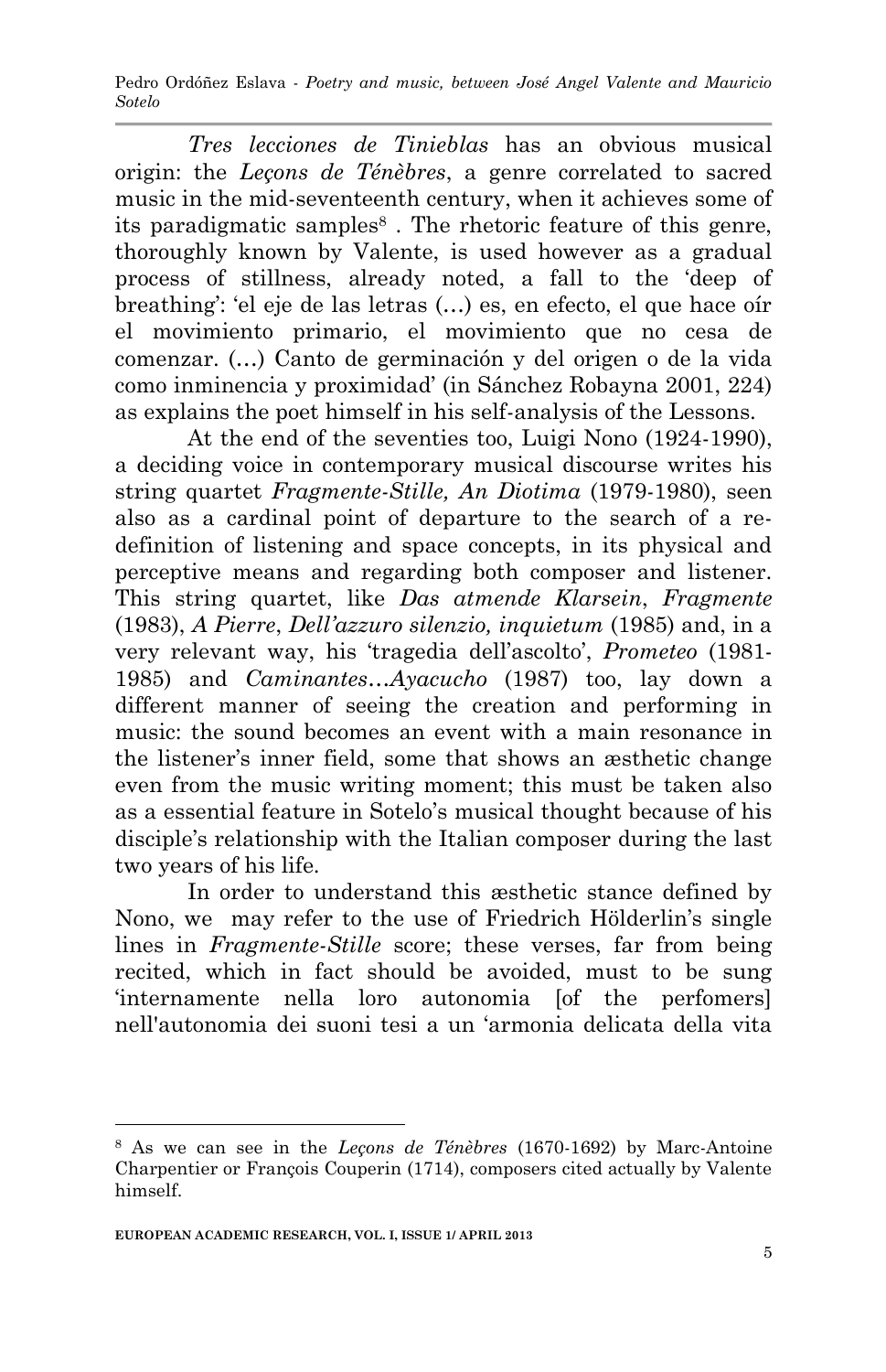interiore""<sup>9</sup> . Hölderlin's texts have to reach a sort of an echo in the inner boundary of the performer during playing the piece, in a relative way, for instance, to the internal poetic resonance in Valente's thought.

On the other hand, silence is also crucial in the formal structure of Nono's quartet: the radical absence of sound is understood as an apollonian space of self-thinking for the listener and it should be assumed to be 'spazi sognanti', 'stasi improvivise', 'pensieri indicibili', 'respiri tranquilli' by performer: without any kind of sound, just the performing gesture gets here a decisive poetic and conceptual purpose.

The poetic conception in Valente's *Lessons*, on the one hand, and the æsthetic approach in Nono's latest works, among others, are the columns of Sotelo"s thought even since the midnineties, when he writes *Memoriæ. Escritura interna sobre un espacio poético de José Ángel Valente*, for cello and double bass, commissioned by the Spanish Center for Contemporary Music of Contemporary Music and premiered during the International Contemporary Music Festival of Alicante in September 1994.

We could distinguish three different sections in this piece, with a ceaseless play between the stillness of hanged chords and the vigorous drive of *glissandi*, exceptionally fast *glissandi*, if we bear in mind the kind of instruments for which it is written. Likewise, *Memoriæ* stays always on the edge of sound itself through a continuous work with overtones, something that takes the piece far from the conventional hearing: we can see here a sort of a journey to the musical root of every tone to show us its physical constitution; a travel to the heart of the note in searching of quietness and, maybe, of a certain kind of musical ideality "hidden behind sounds or even between them", as Merleau-Ponty asserts.

Hence, the most interesting moment in this piece is the measure 26, when the discourse of cello and double bass is suddenly cut by a deep silence, but with 'arc fermo sulle corde'; both players must hold in 'assoluto silenzo' - 'absolute silence'. Here, the musical gesture acquires even greater significance in

-

<sup>9</sup> Fragment of the performing indications of *Fragmente-Stille* score. The last quotation is a fragment of personal letters by Hölderlin to Susette Gontard at the end of 1799.